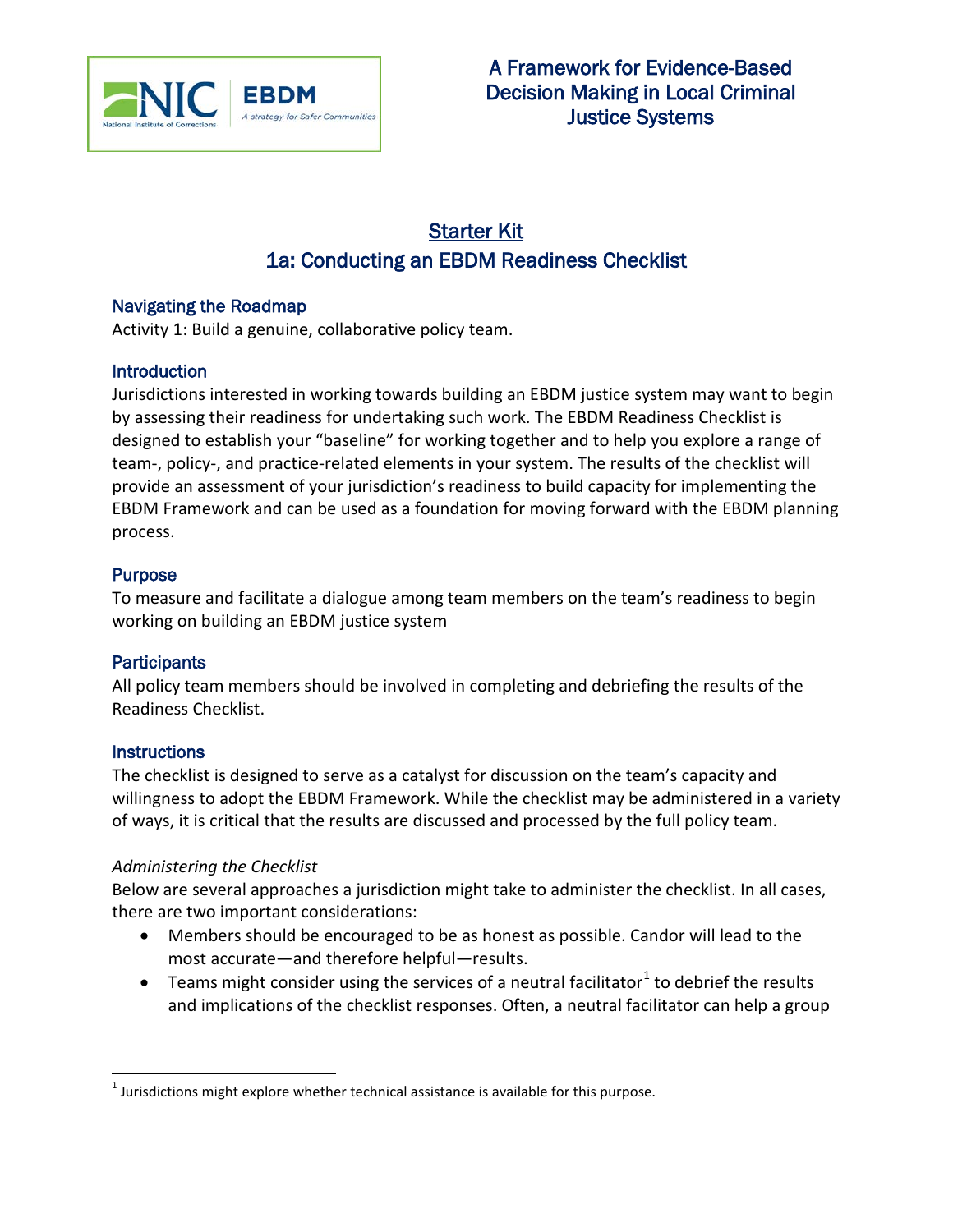objectively engage in constructive dialogue and action planning, particularly around sensitive issues.

# *Methods of Administration*

Some of the ways that jurisdictions may consider conducting the checklist include the following:

- Administer the checklist during a meeting of the full team, using transponders to collect real-time, anonymous answers from individual team members. This approach will likely result in candid feedback due to the anonymity; will provide members with the opportunity to immediately see—through the visual results the transponder system offers—areas of agreement and diversity of view; and will create a forum for dialogue about a variety of team-, policy-, and practice-related issues.
- The checklist may be distributed on paper for team members to complete individually either before or during a meeting, and responses can either be aggregated and reviewed or discussed in an open forum.
- The survey may also be conducted online in advance of a policy team meeting using an online survey service (e.g., Survey Monkey). The results should then be tallied and discussed during the team meeting.

# *Discussing Responses*

Team members should discuss together the results of the checklist; it will likely to surface important areas of work for the team to undertake. These areas of work can be addressed through the various documents provided in this EBDM Starter Kit. For instance, the team should discuss

- the level of policy-level collaboration in the jurisdiction and key stakeholders' level of commitment to future collaboration;
- the extent to which the team has effectively engaged justice system agency staff—and community members—in discussions regarding a vision for an EBDM justice system;
- the extent to which policymakers and agency staff have the knowledge and skills necessary to implement evidence-based decisions;
- the breadth and depth of evidence-based practices currently in place in the jurisdiction (e.g., use of assessment tools, targeting services to criminogenic needs); and
- policymakers' willingness to agree upon systemwide outcomes, and the jurisdiction's ability to collect and analyze data to measure these goals.

The checklist is not intended to provide a list of items that *must* be addressed prior to a team starting the EBDM process. However, the checklist does include the core activities that a team will need to engage in for the successful implementation of the EBDM Framework. Therefore, if team members express serious concerns about certain items (particularly in terms of their commitment to working together), this may indicate that the time is not right to undertake this work and/or that further foundation-building is necessary before a jurisdiction is positioned to fully adopt the Framework.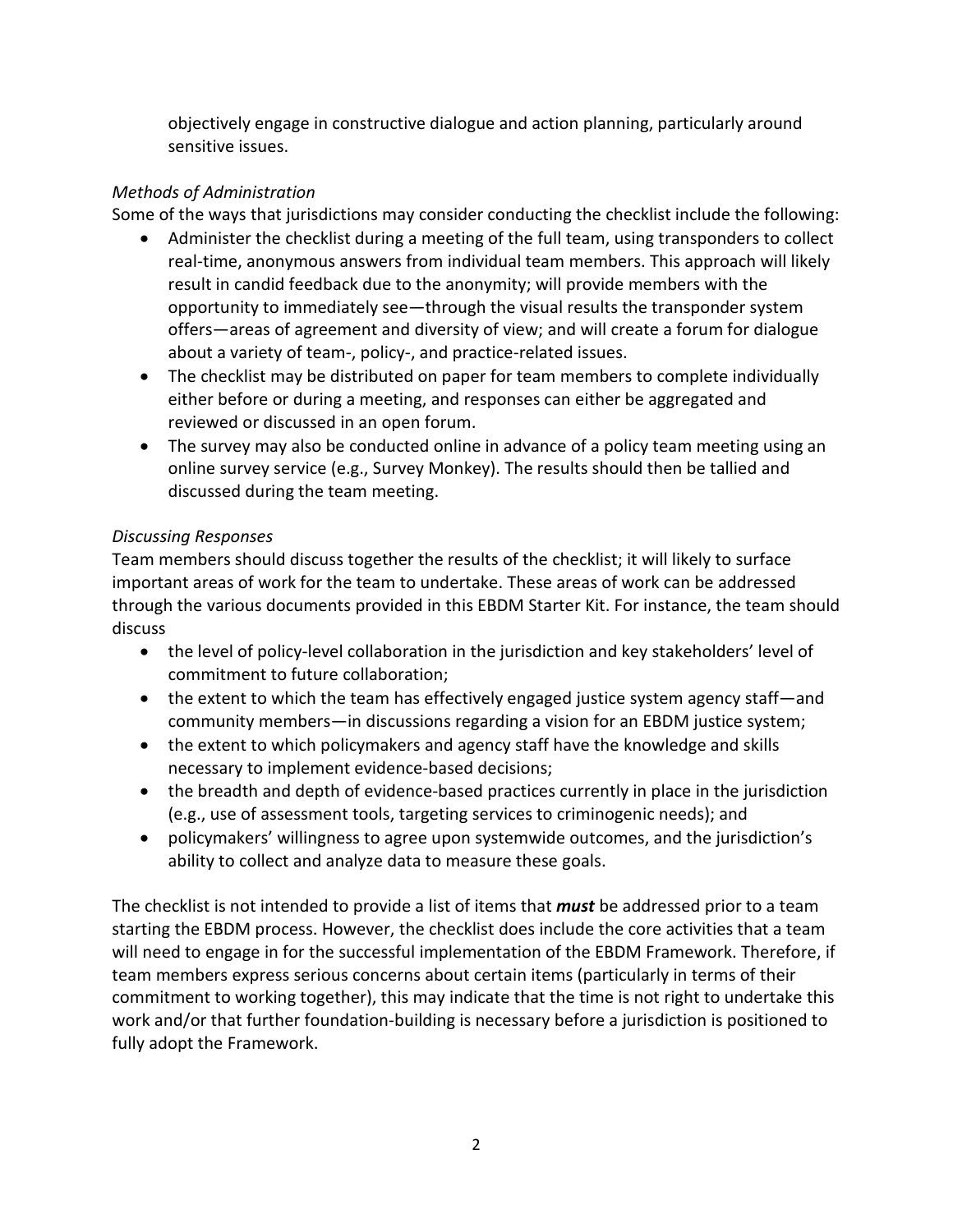## Appendix 1: EBDM Readiness Checklist

Conducting a constructive self-assessment of your work as a local criminal justice policy team is important for creating a change-promoting climate and/or determining how best to advance policy and practice. The items on this checklist are designed to assist you with exploring a range of team-, policy-, and practice-related elements in your system. It can be valuable for providing a preliminary assessment of your jurisdiction's readiness to build capacity for implementing the EBDM Framework and can be used as a foundation for the planning process. Please complete this checklist as a group.

## **POLICY LEVEL COLLABORATION**

1. The individual stakeholders listed below are *philosophically* committed to using empirical research to guide decision making *in their respective roles/areas of practice* in the local criminal justice system.

| Law enforcement                       | <b>YES</b> | <b>UNCLEAR</b> | <b>NO</b> |
|---------------------------------------|------------|----------------|-----------|
| <b>Pretrial services</b>              | <b>YES</b> | <b>UNCLEAR</b> | <b>NO</b> |
| Victim advocates                      | <b>YES</b> | <b>UNCLEAR</b> | <b>NO</b> |
| Prosecution                           | <b>YES</b> | <b>UNCLEAR</b> | <b>NO</b> |
| Defense                               | <b>YES</b> | <b>UNCLEAR</b> | <b>NO</b> |
| Jails                                 | <b>YES</b> | <b>UNCLEAR</b> | <b>NO</b> |
| Court administrators                  | <b>YES</b> | <b>UNCLEAR</b> | <b>NO</b> |
| Judges                                | <b>YES</b> | <b>UNCLEAR</b> | <b>NO</b> |
| Community corrections/probation       | <b>YES</b> | <b>UNCLEAR</b> | <b>NO</b> |
| City/county executives/administrators | <b>YES</b> | <b>UNCLEAR</b> | <b>NO</b> |
| Legislators                           | <b>YES</b> | <b>UNCLEAR</b> | <b>NO</b> |
| Community representatives/public      | <b>YES</b> | <b>UNCLEAR</b> | <b>NO</b> |
| Other:                                | <b>YES</b> | <b>UNCLEAR</b> | <b>NO</b> |

2. The individual stakeholders listed below are *philosophically* committed to collaborating to ensure that empirical research guides decision making *across all areas* of the local criminal justice system.

| Law enforcement                       | <b>YES</b> | <b>UNCLEAR</b> | NO                    |
|---------------------------------------|------------|----------------|-----------------------|
| <b>Pretrial services</b>              | <b>YES</b> | <b>UNCLEAR</b> | NO                    |
| Victim advocates                      | <b>YES</b> | <b>UNCLEAR</b> | $\overline{\big }$ NO |
| Prosecution                           | <b>YES</b> | <b>UNCLEAR</b> | NO                    |
| Defense                               | <b>YES</b> | <b>UNCLEAR</b> | $\overline{\big }$ NO |
| Jails                                 | <b>YES</b> | <b>UNCLEAR</b> | $\overline{\big }$ NO |
| Court administrators                  | <b>YES</b> | <b>UNCLEAR</b> | NO                    |
| Judges                                | <b>YES</b> | <b>UNCLEAR</b> | NO                    |
| Community corrections/probation       | <b>YES</b> | <b>UNCLEAR</b> | NO                    |
| City/county executives/administrators | <b>YES</b> | <b>UNCLEAR</b> | NO                    |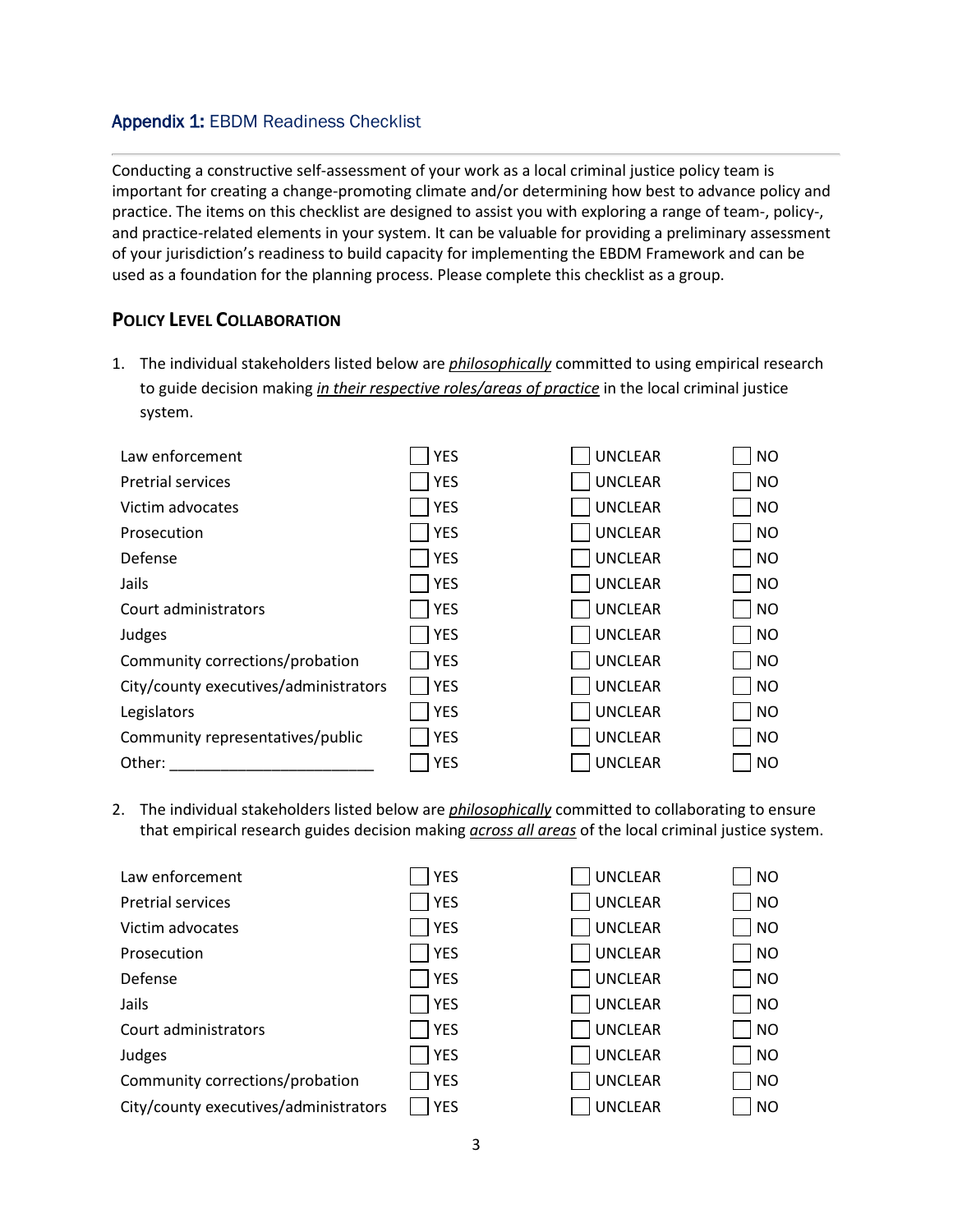| Legislators                      | <b>SES</b> | UNCLEAR        | NO |
|----------------------------------|------------|----------------|----|
| Community representatives/public | YES        | UNCLEAR        | NO |
| Other:                           | l YES      | <b>UNCLEAR</b> | NO |

3. The individual stakeholders listed below are represented (as measured by formal inclusion and routine participation) on an existing or planned/proposed local criminal justice policy team.

| Law enforcement                       | <b>YES</b> | <b>UNCLEAR</b> | <b>NO</b> |
|---------------------------------------|------------|----------------|-----------|
| <b>Pretrial services</b>              | <b>YES</b> | <b>UNCLEAR</b> | <b>NO</b> |
| Victim advocates                      | <b>YES</b> | <b>UNCLEAR</b> | <b>NO</b> |
| Prosecution                           | <b>YES</b> | <b>UNCLEAR</b> | <b>NO</b> |
| Defense                               | <b>YES</b> | <b>UNCLEAR</b> | <b>NO</b> |
| Jails                                 | <b>YES</b> | <b>UNCLEAR</b> | <b>NO</b> |
| Court administrators                  | <b>YES</b> | <b>UNCLEAR</b> | <b>NO</b> |
| Judges                                | <b>YES</b> | <b>UNCLEAR</b> | <b>NO</b> |
| Community corrections/probation       | <b>YES</b> | <b>UNCLEAR</b> | <b>NO</b> |
| City/county executives/administrators | <b>YES</b> | <b>UNCLEAR</b> | <b>NO</b> |
| Legislators                           | <b>YES</b> | <b>UNCLEAR</b> | <b>NO</b> |
| Community representatives/public      | <b>YES</b> | <b>UNCLEAR</b> | <b>NO</b> |
| Other:                                | <b>YES</b> | <b>UNCLEAR</b> | <b>NO</b> |

- 4. For Question 3, indicate whether the team is  $\Box$  Existing or  $\Box$  Planned/proposed.
- 5. How confident are you that your jurisdiction will be successful in engaging all key stakeholder agencies (see list of stakeholders in Question 3) in your jurisdiction in this Framework initiative and sustaining their involvement over the long-term?



 $\Box$  VERY  $\Box$  SOMEWHAT NOT AT ALL

6. A forum for collaborative work has been formally established to take on this evidence-based decision making initiative (e.g., there is a mechanism for meeting on a regular basis, work to be accomplished has been defined, operating norms/ground rules have been established).

| $\Box$ YES                                |
|-------------------------------------------|
| $\Box$ NOT YET, BUT STEPS HAVE BEEN TAKEN |
| STEPS HAVE NOT YET BEEN TAKEN             |

7. The stakeholders have developed a systemwide vision and an agreement on a common set of goals.

8. If you answered no to Question 7, are stakeholders committed to discussing and reaching agreement on a systemwide vision and common goals?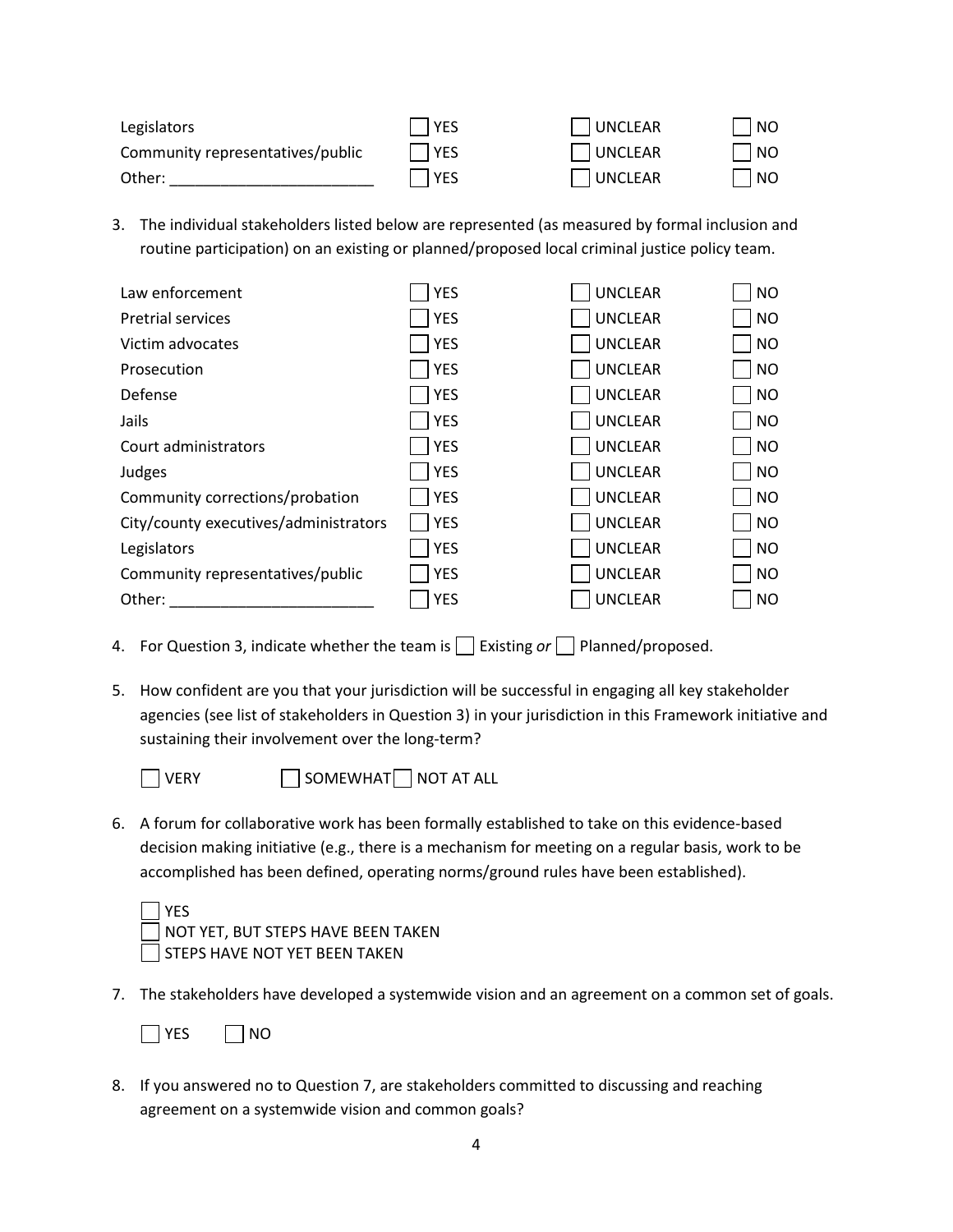

### **COMMUNITY ENGAGEMENT EFFORTS**

9. The stakeholders have developed a deliberate strategy to educate the local community (e.g., representatives of various interest groups as well as citizens at large) about relevant crime and risk reduction research and efforts underway to apply these findings locally.



10. The stakeholders have begun to implement this community education strategy.



11. The stakeholders have identified methods to actively engage community representatives in their strategic planning efforts.



### **EVIDENCE-BASED KNOWLEDGE**

12. Stakeholder agencies have equipped their individual agency leadership and staff with EBP knowledge/skills by conducting training and skill building events on practices that are evidencebased (e.g., how to conduct a validated risk/needs assessment and use the information in decision making; motivational interviewing skills; how to teach concrete problem solving skills):

| Law enforcement                       | <b>YES</b> | <b>UNCLEAR</b> | <b>NO</b> |
|---------------------------------------|------------|----------------|-----------|
| <b>Pretrial services</b>              | <b>YES</b> | <b>UNCLEAR</b> | <b>NO</b> |
| Victim advocates                      | <b>YES</b> | <b>UNCLEAR</b> | <b>NO</b> |
| Prosecution                           | <b>YES</b> | <b>UNCLEAR</b> | <b>NO</b> |
| Defense                               | <b>YES</b> | <b>UNCLEAR</b> | <b>NO</b> |
| Jails                                 | <b>YES</b> | <b>UNCLEAR</b> | <b>NO</b> |
| Court administrators                  | <b>YES</b> | <b>UNCLEAR</b> | NO        |
| Judges                                | <b>YES</b> | <b>UNCLEAR</b> | <b>NO</b> |
| Community corrections/probation       | <b>YES</b> | <b>UNCLEAR</b> | <b>NO</b> |
| City/county executives/administrators | <b>YES</b> | <b>UNCLEAR</b> | <b>NO</b> |
| Legislators                           | <b>YES</b> | <b>UNCLEAR</b> | <b>NO</b> |
| Community representatives/public      | <b>YES</b> | <b>UNCLEAR</b> | <b>NO</b> |
| Other:                                | <b>YES</b> | <b>UNCLEAR</b> | <b>NO</b> |

### **IMPLEMENTATION OF EVIDENCE-BASED PRACTICES**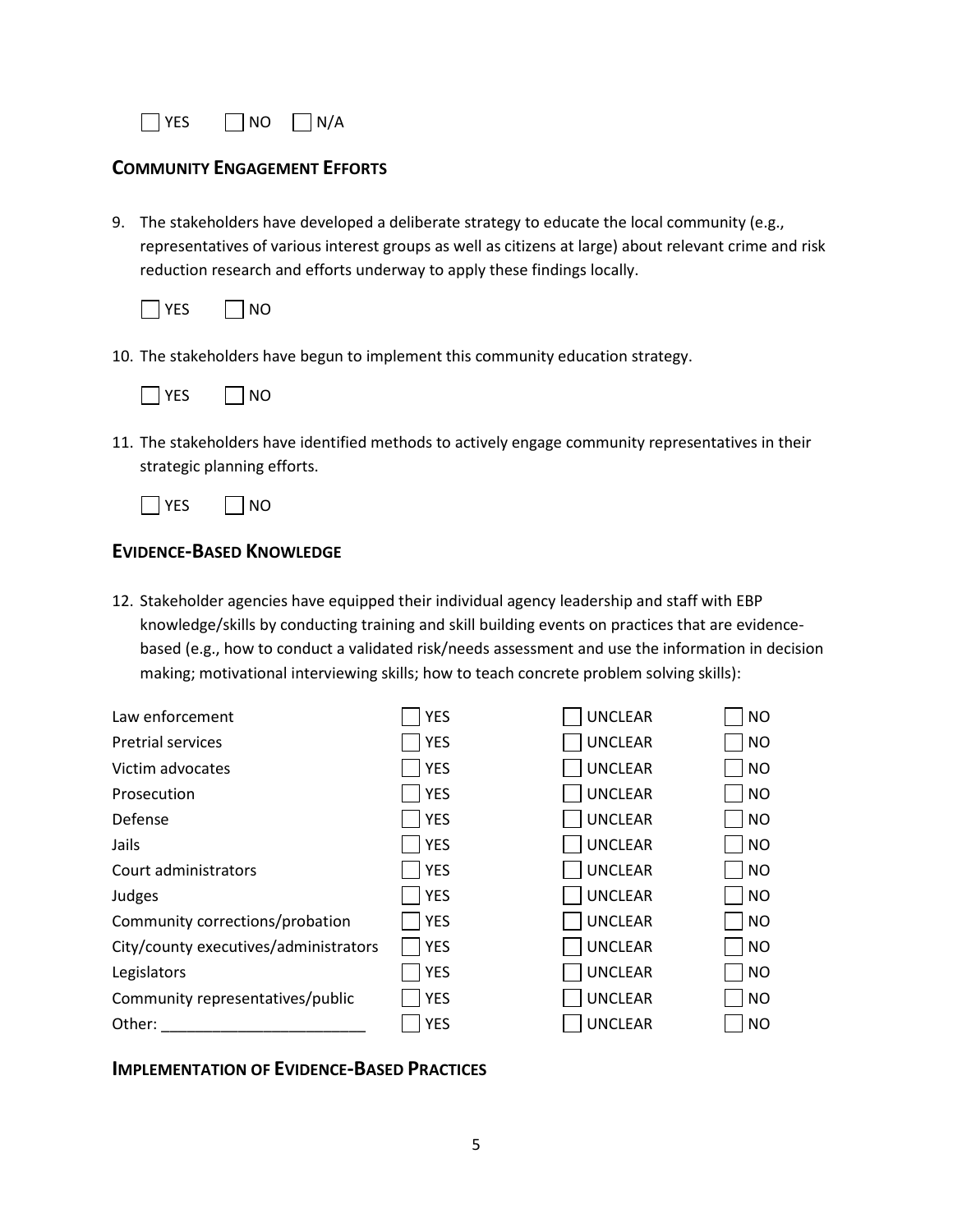- 13. Validated assessment instruments (e.g., LSI-R, COMPAS) are used to inform decisions for (select only one):
	- All/most types of cases Only certain types of cases (e.g., drug-related, sex offenses, other violent crimes) N/A—none used
- 14. Stakeholders (e.g., judges, prosecutors, defenders) have adopted mechanisms to acquire and use consistent assessment information (e.g., offender risk/needs information, knowledge regarding evidence-based programming) to inform individual case dispositions in the following ways:

| Arrest decision                      | <b>YES</b> | <b>NO</b> |
|--------------------------------------|------------|-----------|
| Cite vs. detain decision             | <b>YES</b> | <b>NO</b> |
| Pretrial release decision            | <b>YES</b> | <b>NO</b> |
| Diversion decision                   | <b>YES</b> | <b>NO</b> |
| Plea negotiation decision            | <b>YES</b> | <b>NO</b> |
| Sentencing decision                  | <b>YES</b> | <b>NO</b> |
| Jail programming decision            | <b>YES</b> | <b>NO</b> |
| Community supervision-level decision | <b>YES</b> | <b>NO</b> |
| Community programming decision       | <b>YES</b> | <b>NO</b> |
| Violation decision                   | <b>YES</b> | <b>NO</b> |
| Early termination decision           | <b>YES</b> | NO        |

- 15. Stakeholder agencies agree that more intensive interventions are best reserved for higher risk offenders.
	- All agree Most agree Few agree None agree
- 16. Stakeholder agencies deliver services and interventions to offenders based on assessed criminogenic needs.
	- All deliver
		- Most deliver
		- Few deliver
		- None deliver

## **CONTINUOUS QUALITY IMPROVEMENT AND PERFORMANCE MEASUREMENT**

17. The stakeholders have agreed on a "scorecard" to measure systemwide performance.

 $\Box$  YES  $\Box$  NO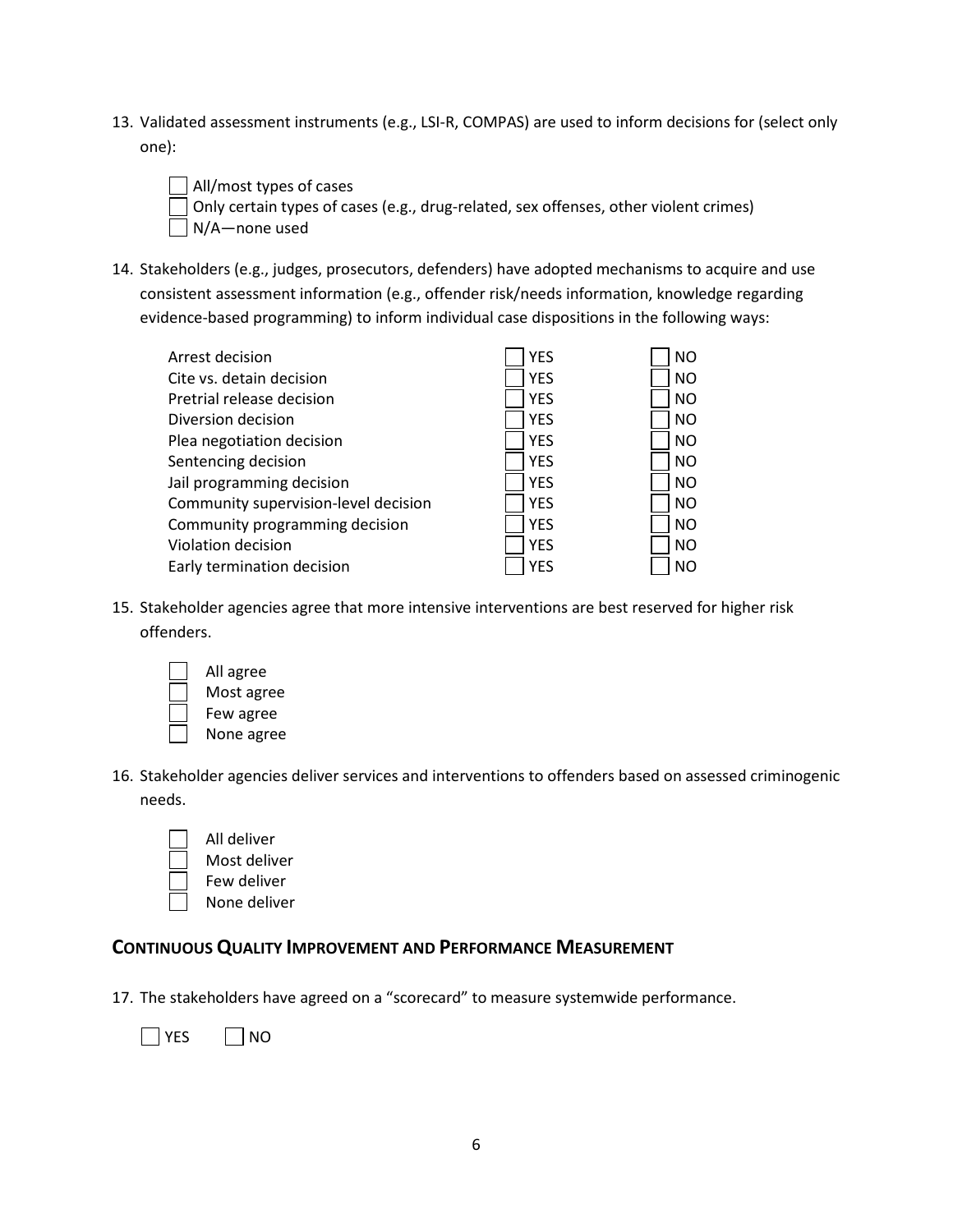18. If you answered no to Question 17, are stakeholders committed to discussing and reaching agreement on a "scorecard" to measure systemwide performance?



19. The following are in place to ensure evidence-based practices are incorporated into decision making at the system level:

| System-level logic model                 | <b>YES</b> | NO.       |
|------------------------------------------|------------|-----------|
| Quality assurance mechanisms that assess | l YES      | <b>NO</b> |
| fidelity of implementation               |            |           |
| Key benchmarks, performance measures     | YES        | <b>NO</b> |
| Strategies to collaboratively assess     |            |           |
| benchmarks and performance measures and  | l IYES     | NO        |
| address identified performance issues    |            |           |

20. If you answered no to Question 19, are stakeholders committed to developing and instituting these mechanisms and indicators?



# **EXTERNAL TECHNICAL ASSISTANCE NEEDS**

Indicate the amount/level of assistance that your team needs in the following areas (i.e., high need for assistance, moderate need, etc.):

| 21. Initially identifying/engaging the<br>full range of necessary<br>stakeholders | <b>HIGH</b> | <b>MODERATE</b> | LOW | <b>NO NEED</b> |
|-----------------------------------------------------------------------------------|-------------|-----------------|-----|----------------|
| 22. Establishing a shared vision for<br>the team                                  | <b>HIGH</b> | <b>MODERATE</b> | LOW | <b>NO NEED</b> |
| 23. Clarifying the roles and<br>responsibilities of team<br>members               | <b>HIGH</b> | <b>MODERATE</b> | LOW | <b>NO NEED</b> |
| 24. Establishing a results-driven<br>structure for the team's<br>operation        | <b>HIGH</b> | <b>MODERATE</b> | LOW | <b>NO NEED</b> |
| 25. Developing mechanisms to<br>promote long-term engagement<br>of team members   | <b>HIGH</b> | <b>MODERATE</b> | LOW | <b>NO NEED</b> |
| 26. Establishing benchmarks,<br>performance indicators, and                       | <b>HIGH</b> | <b>MODERATE</b> | LOW | <b>NO NEED</b> |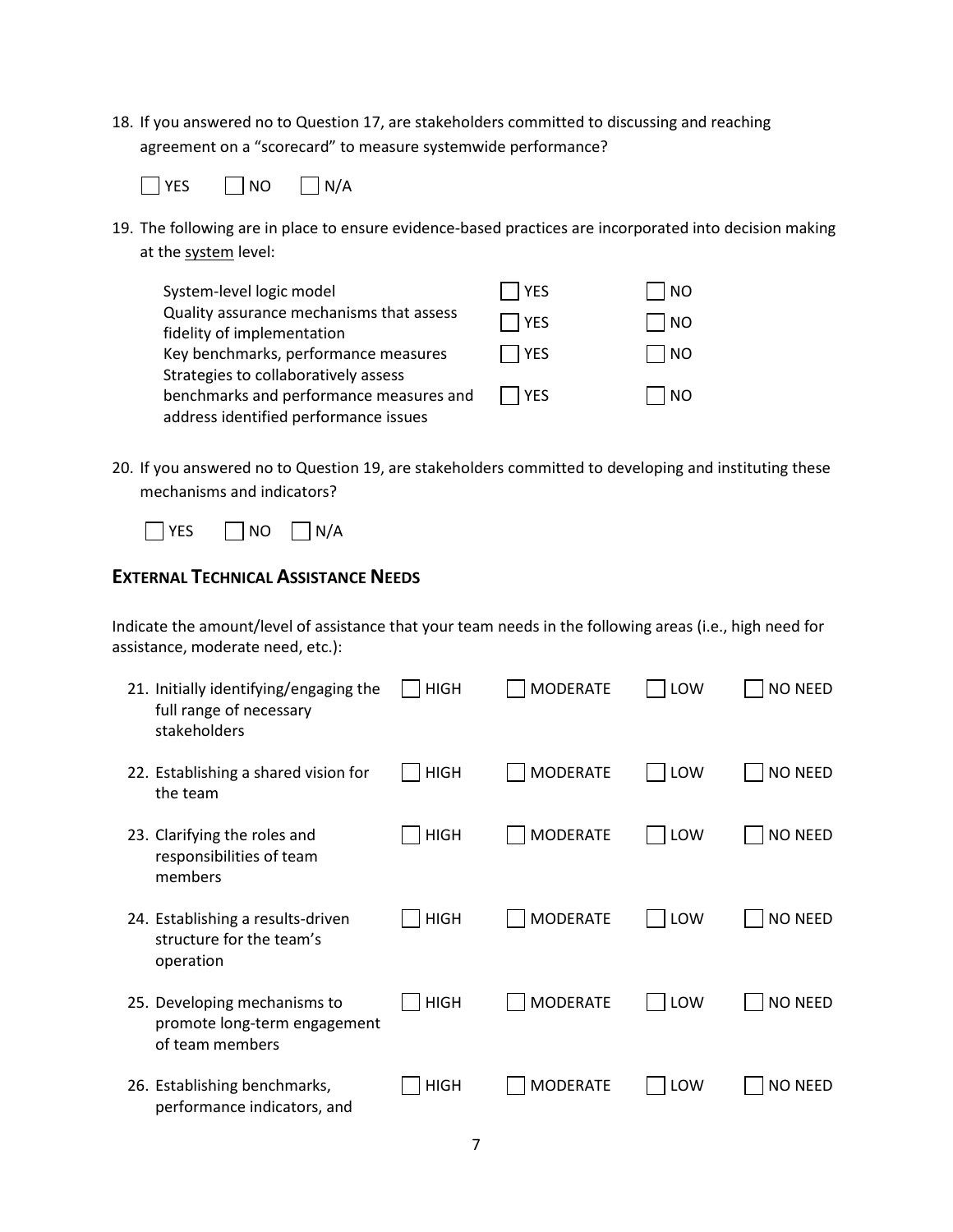outcome measures

| 27. Equipping leadership across the<br>system with knowledge about<br>evidence-based<br>principles/practices    | HIGH        | <b>MODERATE</b> | LOW | <b>NO NEED</b> |
|-----------------------------------------------------------------------------------------------------------------|-------------|-----------------|-----|----------------|
| 28. Equipping practitioners across<br>the system with knowledge<br>about evidence-based<br>principles/practices | <b>HIGH</b> | <b>MODERATE</b> | LOW | <b>NO NEED</b> |
| 29. Equipping practitioners across<br>the system with evidence-based<br>skills/competencies                     | <b>HIGH</b> | <b>MODERATE</b> | LOW | <b>NO NEED</b> |
| 30. Raising awareness and engaging<br>the public in the initiative                                              | HIGH        | <b>MODERATE</b> | LOW | <b>NO NEED</b> |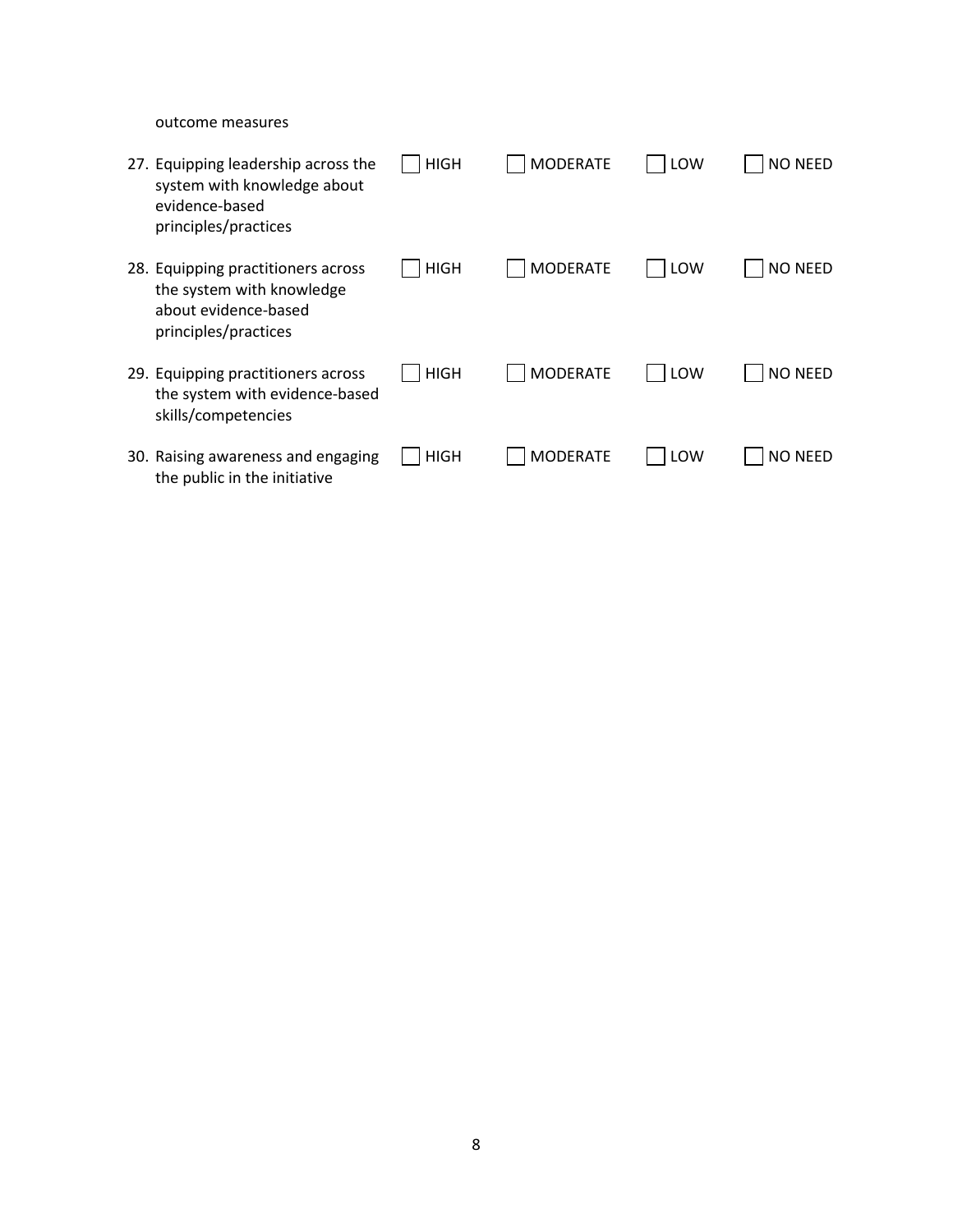### Appendix 2: Template for Summarizing Checklist Results

# **SHORT-TERM TECHNICAL ASSISTANCE TO JURISDICTIONS INTERESTED IN ADVANCING EVIDENCE-BASED DECISION MAKING IN THEIR LOCAL CRIMINAL JUSTICE SYSTEM**

*Readiness Checklist Results Summary*

 $N = \_$ 

### **POLICY-LEVEL COLLABORATION**

### **1. The individual stakeholders listed below are committed philosophically to using empirical research to guide decision making in their respective roles/areas of practice in the local criminal justice system.**

|                                       | <b>YES</b> | <b>UNCLEAR</b> | <b>NO</b> | Count |
|---------------------------------------|------------|----------------|-----------|-------|
| Law enforcement                       |            |                |           |       |
| <b>Pretrial services</b>              |            |                |           |       |
| Victim advocates                      |            |                |           |       |
| Prosecution                           |            |                |           |       |
| Defense                               |            |                |           |       |
| Jails                                 |            |                |           |       |
| Court administrators                  |            |                |           |       |
| Judges                                |            |                |           |       |
| Community corrections/probation       |            |                |           |       |
| City/county executives/administrators |            |                |           |       |
| Legislators                           |            |                |           |       |
| Community representatives/public      |            |                |           |       |
| Other (list here)                     |            |                |           |       |

### **2. The individual stakeholders listed below are philosophically committed to collaborating to ensure that empirical research guides decision making across all areas of the local criminal justice system.**

|                                       | <b>YES</b> | <b>UNCLEAR</b> | <b>NO</b> | Count |
|---------------------------------------|------------|----------------|-----------|-------|
| Law enforcement                       |            |                |           |       |
| <b>Pretrial services</b>              |            |                |           |       |
| Victim advocates                      |            |                |           |       |
| Prosecution                           |            |                |           |       |
| Defense                               |            |                |           |       |
| Jails                                 |            |                |           |       |
| Court administrators                  |            |                |           |       |
| Judges                                |            |                |           |       |
| Community corrections/probation       |            |                |           |       |
| City/county executives/administrators |            |                |           |       |
| Legislators                           |            |                |           |       |
| Community representatives/public      |            |                |           |       |
| Other (list here)                     |            |                |           |       |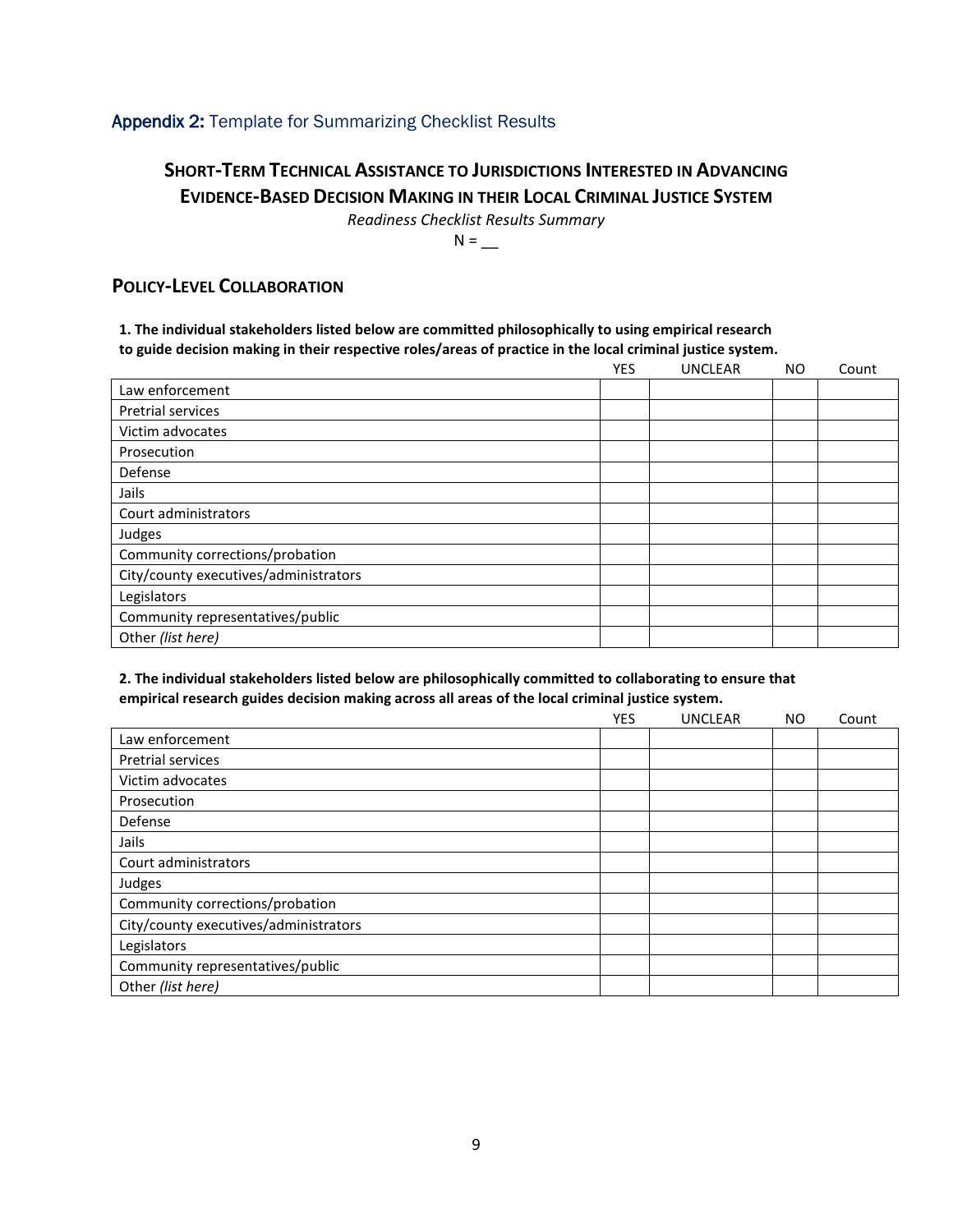### **3. The individual stakeholders listed below are represented (as measured by formal inclusion and routine participation) on an existing or planned/proposed local criminal justice policy team.**

|                                       | <b>YES</b> | <b>UNCLEAR</b> | NO. | Count |
|---------------------------------------|------------|----------------|-----|-------|
| Law enforcement                       |            |                |     |       |
| <b>Pretrial services</b>              |            |                |     |       |
| Victim advocates                      |            |                |     |       |
| Prosecution                           |            |                |     |       |
| Defense                               |            |                |     |       |
| Jails                                 |            |                |     |       |
| Court administrators                  |            |                |     |       |
| Judges                                |            |                |     |       |
| Community corrections/probation       |            |                |     |       |
| City/county executives/administrators |            |                |     |       |
| Legislators                           |            |                |     |       |
| Community representatives/public      |            |                |     |       |
| Other (list here)                     |            |                |     |       |

#### **4. For Question 3, indicate whether the team is:**

|                  | Count |
|------------------|-------|
| Existing         |       |
| Planned/proposed |       |

**5. How confident are you that your jurisdiction will be successful in engaging all key stakeholder agencies (see list of stakeholders in Question 3) in your jurisdiction in this Framework initiative and sustaining their involvement over the long term?**

|            | Percent | Count |
|------------|---------|-------|
| Very       |         |       |
| Somewhat   |         |       |
| Not at all |         |       |

**6. A forum for collaborative work has been formally established to take on this evidence-based decision making initiative (e.g., there is a mechanism for meeting on a regular basis, work to be accomplished has been defined, operating norms/ground rules have been established).**

|                                    | Percent | Count |
|------------------------------------|---------|-------|
| Yes                                |         |       |
| Not yet, but steps have been taken |         |       |
| Steps have not yet been taken      |         |       |

#### **7. The stakeholders have developed a systemwide vision and agreement on a common set of goals.**

|     | Percent | Count |
|-----|---------|-------|
| Yes |         |       |
| No  |         |       |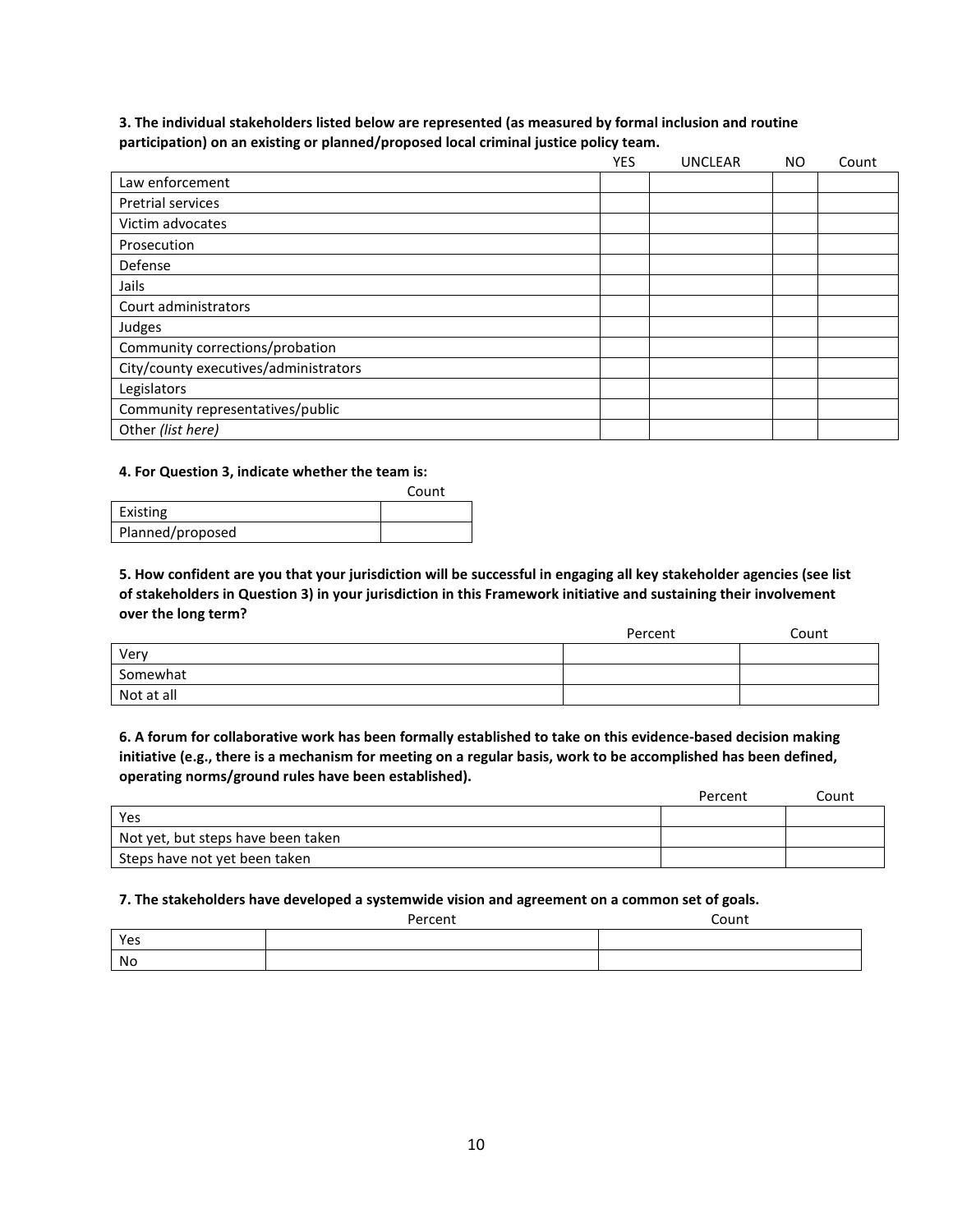### **8. If you answered no to Question 7, are stakeholders committed to discussing and reaching agreement on a systemwide vision and common goals?**

|                               | Percent | Count |
|-------------------------------|---------|-------|
| Yes                           |         |       |
| No                            |         |       |
| Don't know                    |         |       |
| N/A (Question 7 marked "yes") |         |       |

### **COMMUNITY ENGAGEMENT EFFORTS**

**9. The stakeholders have developed a deliberate strategy to educate the local community (e.g., representatives of various interest groups as well as citizens at large) about relevant crime and risk reduction research and efforts underway to apply these findings locally.**

|     | Percent | ົ <sub>ດunt</sub> |
|-----|---------|-------------------|
| Yes |         |                   |
| No  |         |                   |

#### **10. The stakeholders have begun to implement this community education strategy.**

|     | Percent | Count |
|-----|---------|-------|
| Yes |         |       |
| No  |         |       |

**11. The stakeholders have identified methods to actively engage community representatives in their strategic planning efforts.**

|     | Percent | Count |
|-----|---------|-------|
| Yes |         |       |
| No  |         |       |

### **EVIDENCE-BASED KNOWLEDGE**

**12. Stakeholder agencies have equipped their individual agency leadership and staff with EBP knowledge/skills by conducting both training and skill building events on practices that are evidence-based.**

|                                       | <b>YES</b> | <b>UNCLEAR</b> | <b>NO</b> | Count |
|---------------------------------------|------------|----------------|-----------|-------|
| Law enforcement                       |            |                |           |       |
| Pretrial services                     |            |                |           |       |
| Victim advocates                      |            |                |           |       |
| Prosecution                           |            |                |           |       |
| Defense                               |            |                |           |       |
| Jails                                 |            |                |           |       |
| Court administrators                  |            |                |           |       |
| Judges                                |            |                |           |       |
| Community corrections/probation       |            |                |           |       |
| City/county executives/administrators |            |                |           |       |
| Legislators                           |            |                |           |       |
| Community representatives/public      |            |                |           |       |
| Other                                 |            |                |           |       |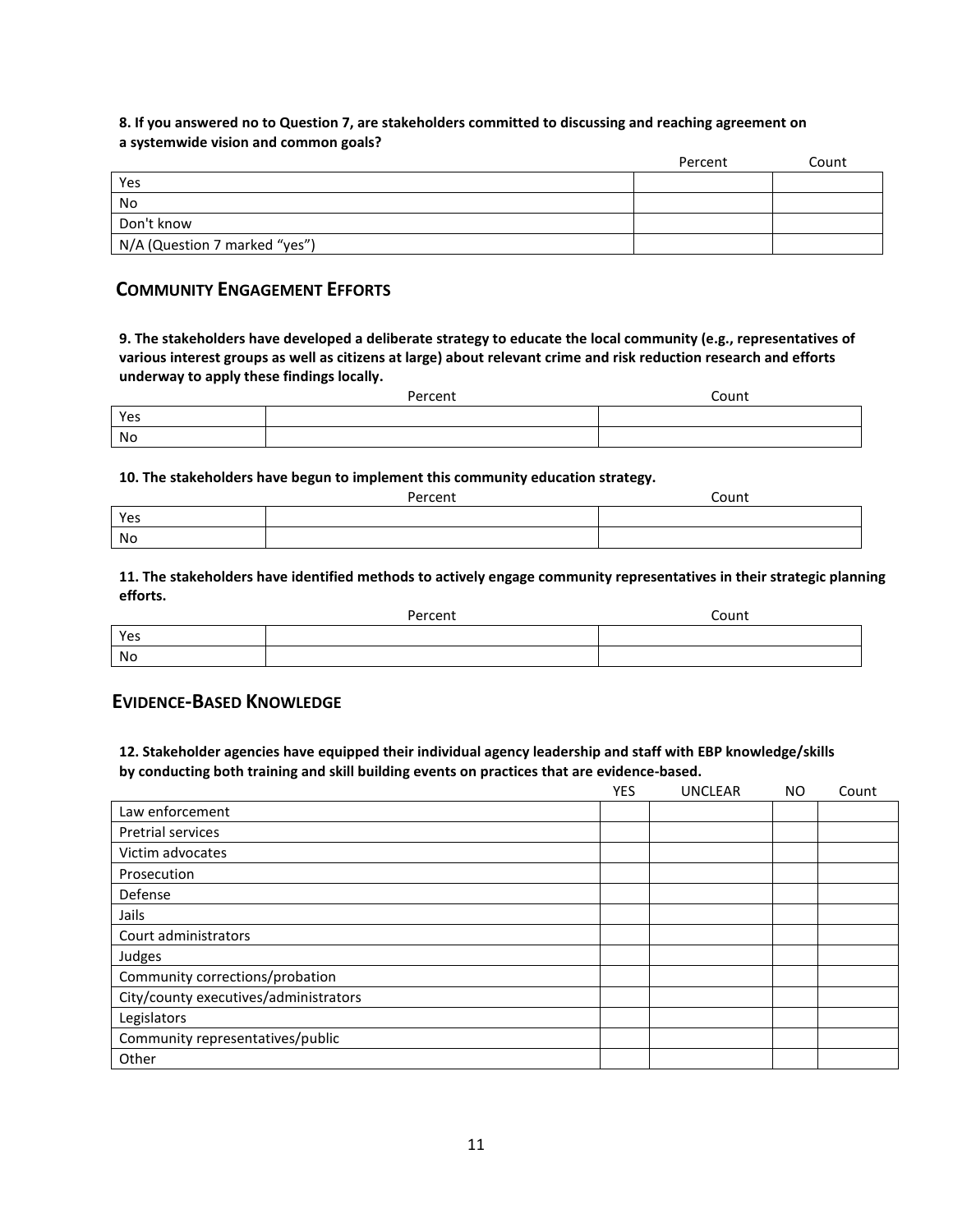### **IMPLEMENTATION OF EVIDENCE-BASED PRACTICES**

#### **13. Validated assessment instruments are used to inform decisions for (select only one):**

|                                                                      | Percent | Count |
|----------------------------------------------------------------------|---------|-------|
| All/most types of cases                                              |         |       |
|                                                                      |         |       |
| Only certain types of cases (e.g., drug-related, sex offenses, other |         |       |
| violent crimes)                                                      |         |       |
| N/A—none used                                                        |         |       |

### **14. Stakeholders (e.g., judges, prosecutors, defenders) have adopted mechanisms to acquire and use consistent assessment information (e.g., offender risk/needs information, knowledge regarding evidence-based programming) to inform individual case dispositions in the following ways:**

|                                      | Yes | No | Count |
|--------------------------------------|-----|----|-------|
| Arrest decision                      |     |    |       |
| Cite vs. detain decision             |     |    |       |
| Pretrial release decision            |     |    |       |
| Diversion decision                   |     |    |       |
| Plea negotiation decision            |     |    |       |
| Sentencing decision                  |     |    |       |
| Jail programming decision            |     |    |       |
| Community supervision-level decision |     |    |       |
| Community programming decision       |     |    |       |
| Violation decision                   |     |    |       |
| Early termination decision           |     |    |       |

#### **15. Stakeholder agencies agree that more intensive interventions are best reserved for higher risk offenders.**

|            | Percent | Count |
|------------|---------|-------|
| All agree  |         |       |
| Most agree |         |       |
| Few agree  |         |       |
| None agree |         |       |

#### **16. Stakeholder agencies deliver services and interventions to offenders based on assessed criminogenic needs.**

|              | Percent | Count |
|--------------|---------|-------|
| All deliver  |         |       |
| Most deliver |         |       |
| Few deliver  |         |       |
| None deliver |         |       |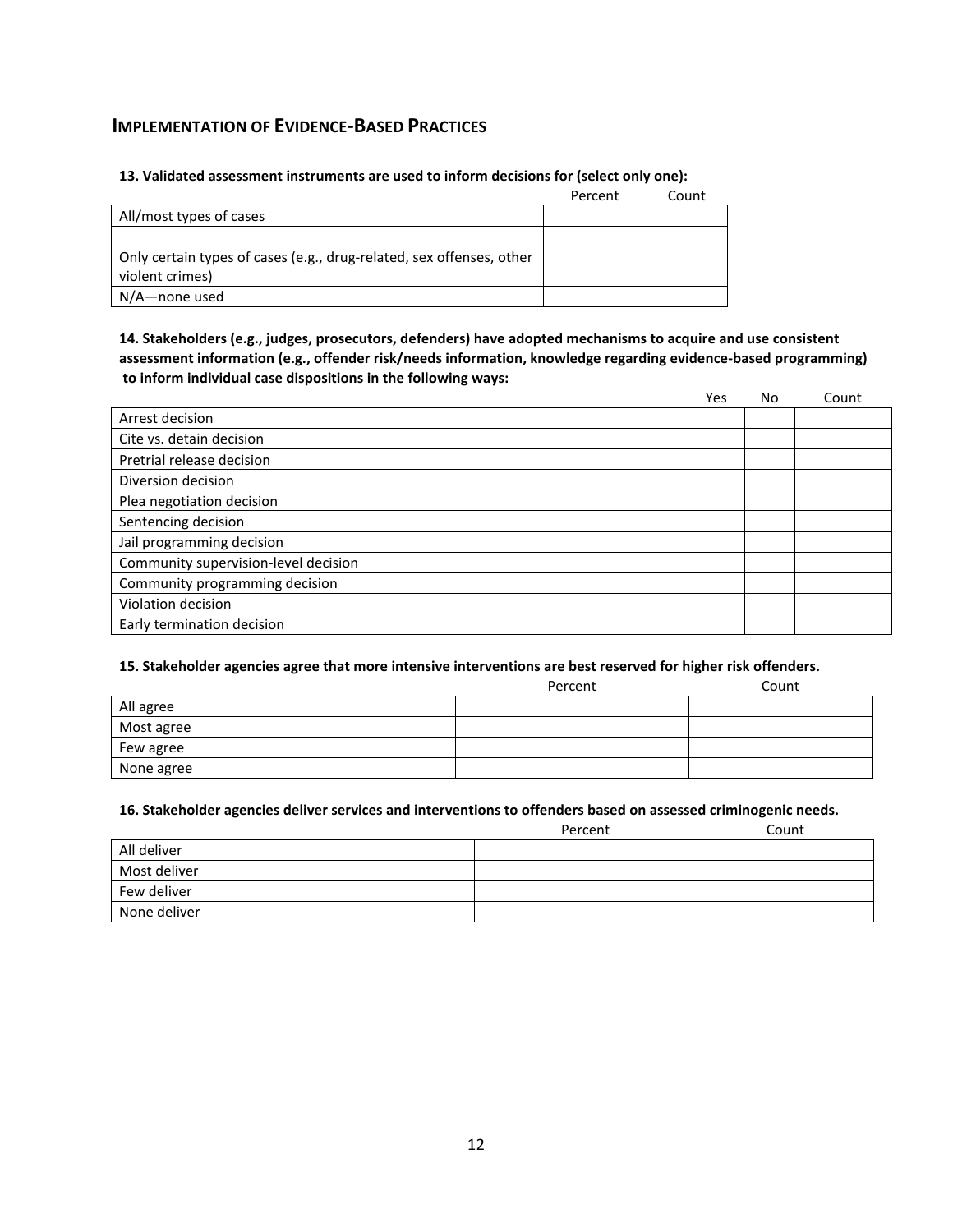## **CONTINUOUS QUALITY IMPROVEMENT AND PERFORMANCE MEASUREMENT**

**17. The stakeholders have agreed on a "scorecard" to measure systemwide performance.**

|     | Percent | Count |
|-----|---------|-------|
| Yes |         |       |
| No  |         |       |

**18. If you answered no to Question 17, are stakeholders committed to discussing and reaching agreement on a "scorecard" to measure systemwide performance?** 

|            | Percent | Count |
|------------|---------|-------|
| Yes        |         |       |
| No         |         |       |
| Don't know |         |       |

### **19. The following are in place to ensure evidence-based practices are incorporated into decision making at the system level:**

|                                                                                                                       | Yes | No | Count |
|-----------------------------------------------------------------------------------------------------------------------|-----|----|-------|
| System-level logic model                                                                                              |     |    |       |
| Quality assurance mechanisms that assess fidelity of implementation                                                   |     |    |       |
| Key benchmarks, performance measures                                                                                  |     |    |       |
| Strategies to collaboratively assess benchmarks and performance<br>measures and address identified performance issues |     |    |       |

#### **20. If you answered no to Question 19, are stakeholders committed to developing and instituting these mechanisms and indicators?**

|            | Percent | Count |
|------------|---------|-------|
| Yes        |         |       |
| No         |         |       |
| Don't know |         |       |

## **EXTERNAL TECHNICAL ASSISTANCE NEEDS**

### **Indicate the amount/level of assistance that your team needs in the following areas (high need for assistance, moderate need, etc.):**

|                                                                                | <b>HIGH</b> | <b>MODERATE</b> | LOW | <b>NO NEED</b> | Count |
|--------------------------------------------------------------------------------|-------------|-----------------|-----|----------------|-------|
| 21. Initially identifying/engaging the full range<br>of necessary stakeholders |             |                 |     |                |       |
| 22. Establishing a shared vision for the team                                  |             |                 |     |                |       |
| 23. Clarifying the roles and responsibilities of<br>team members               |             |                 |     |                |       |
| 24. Establishing a results-driven structure for<br>the team's operation        |             |                 |     |                |       |
| 25. Developing mechanisms to promote long-<br>term engagement of team members  |             |                 |     |                |       |